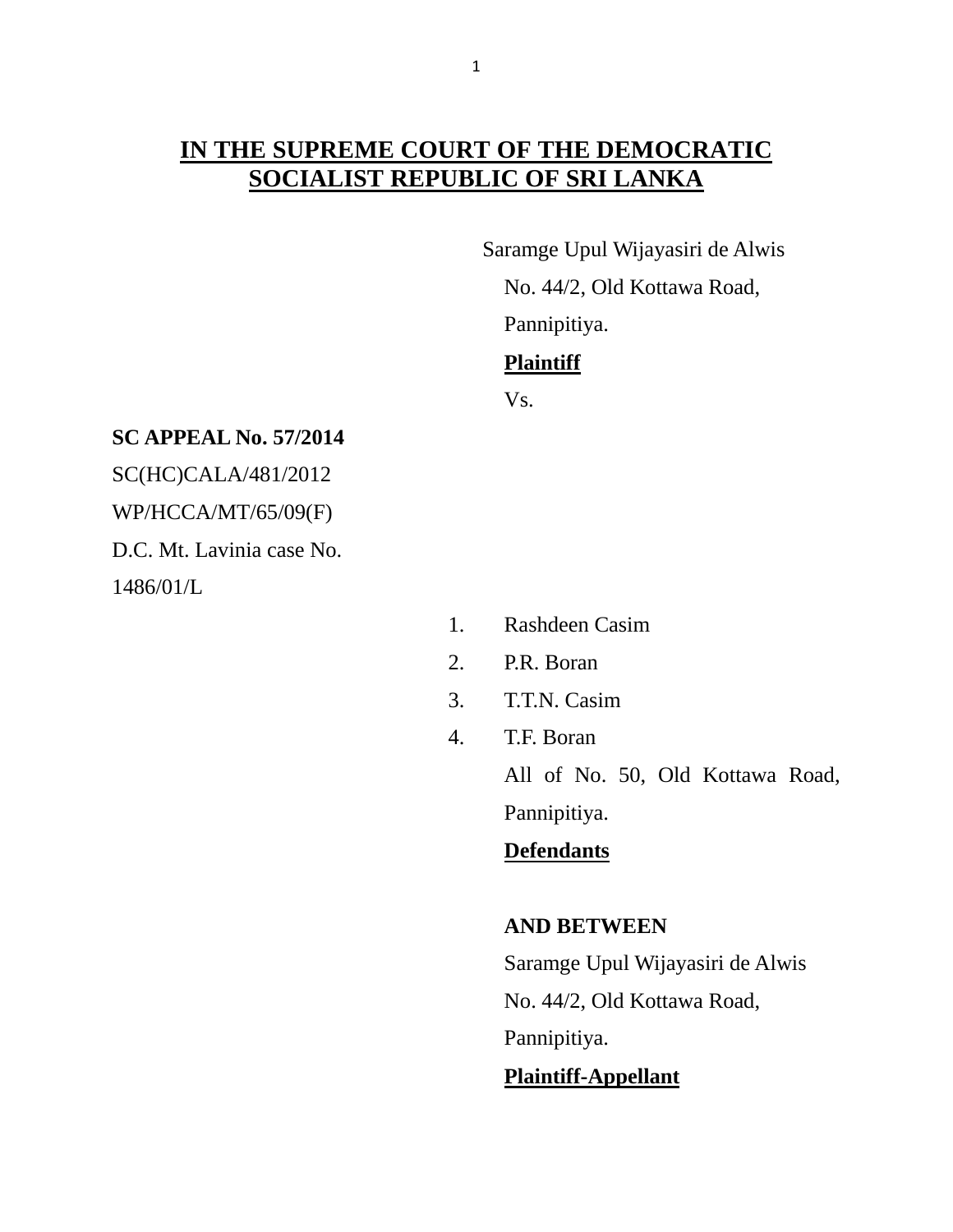#### Vs

- 1.Rashdeen Casim
- 2. P.R. Boran
- 3. T.T.N. Casim
- 4. T.F. Boran All of No. 50, Old Kottawa Road,

Pannipitiya.

# **Defendant-Respondents**

### **AND**

Saramge Upul Wijayasiri de Alwis No. 44/2, Old Kottawa Road,

Pannipitiya.

# **Plaintiff-Appellant-Petitioner-Appellant**

Vs.

- 1. Rashdeen Casim
- 2. P.R. Boran
- 3. T.T.N. Casim
- 4. T.F. Boran

All of No. 50, Old Kottawa Road, Pannipitiya.

## **Defendant-Respondent-**

### **Respondent-Respondents**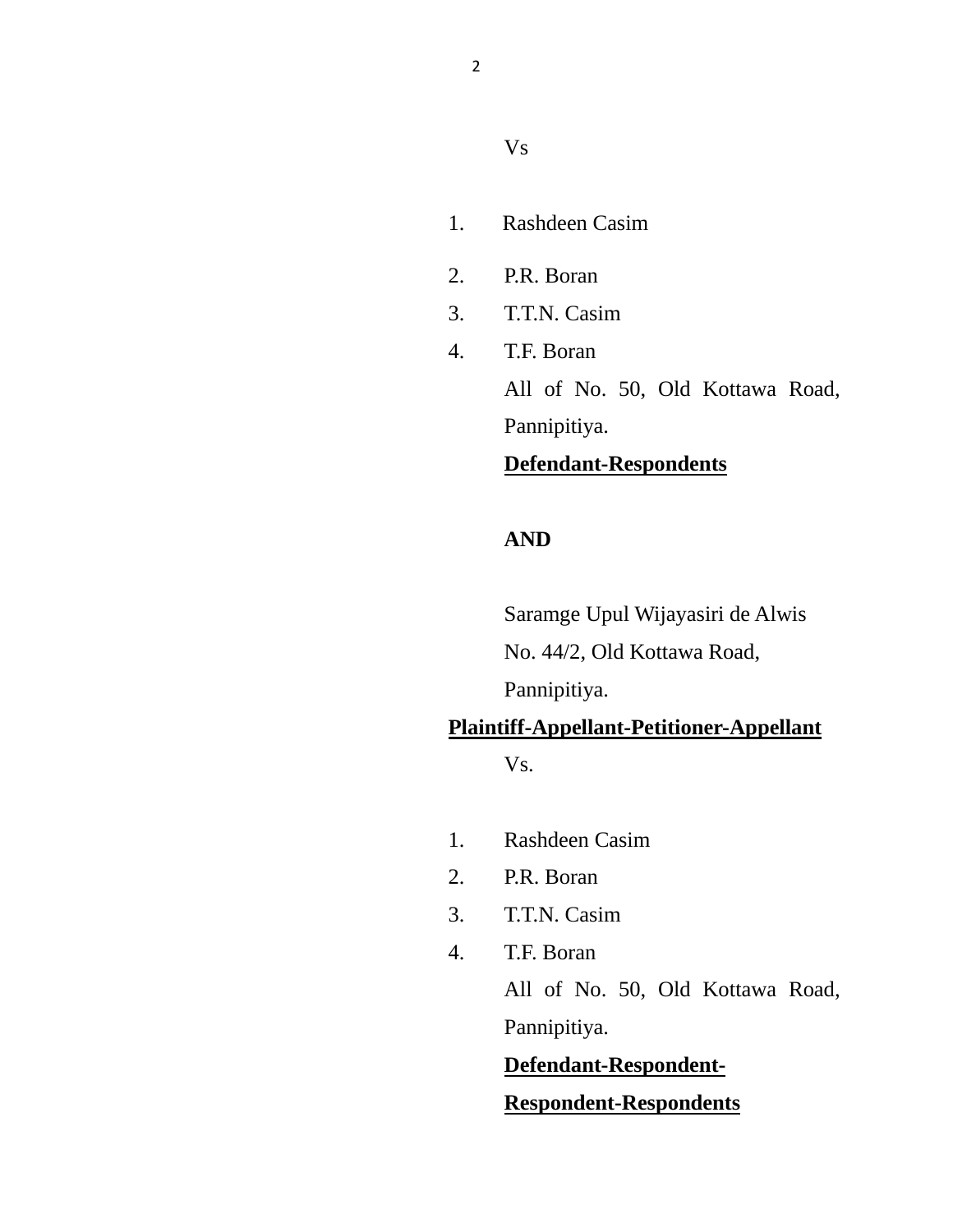Before: Sisira J De Abrew J Upaly Abeyratne J & Anil Gooneratne J

Counsel: Ranjan Suwandaratne for the Plaintiff-Appellant-Petitioner-Appellant Ikram Mohamed President"s Counsel with Taniya Marjan for the Defendant-Respondent- Respondent-Respondents

Written Submissions

tendered on : 17.6.2014 by the Plaintiff-Appellant-Petitioner-Appellant 25.7.2014 by the Defendant-Respondent- Respondent-Respondents

Argued on : 19.1.2017

Decided on : 22.6.2017

Sisira J De Abrew J

 The Plaintiff-Appellant-Petitioner-Appellant (hereinafter referred to as the Plaintiff-Appellant) instituted action in the District Court of Mount Lavinia seeking a declaration that the Plaintiff-Appellant is entitled to a right of way over Lot No.4 in Plan No.3159 marked as P2 to gain access to the property described in the schedule to the plaint; that the said Lot No.4 is a road access provided only to gain access to Lot No.A1 and A2 of Plan No.5643 marked as P3; and that for a permanent injunction restraining the Defendant-Respondent-Respondent-Respondents (hereinafter referred to as the Defendant- Respondents) from entering and/or using the said road way shown as Lot 4 in Plan No.3159. The learned District Judge by his judgment dated 19.4.2009, dismissed the action of the Plaintiff-Appellant. Being aggrieved by the said judgment, the Plaintiff-Appellant appealed to the Civil Appellate High Court (hereinafter referred to as the High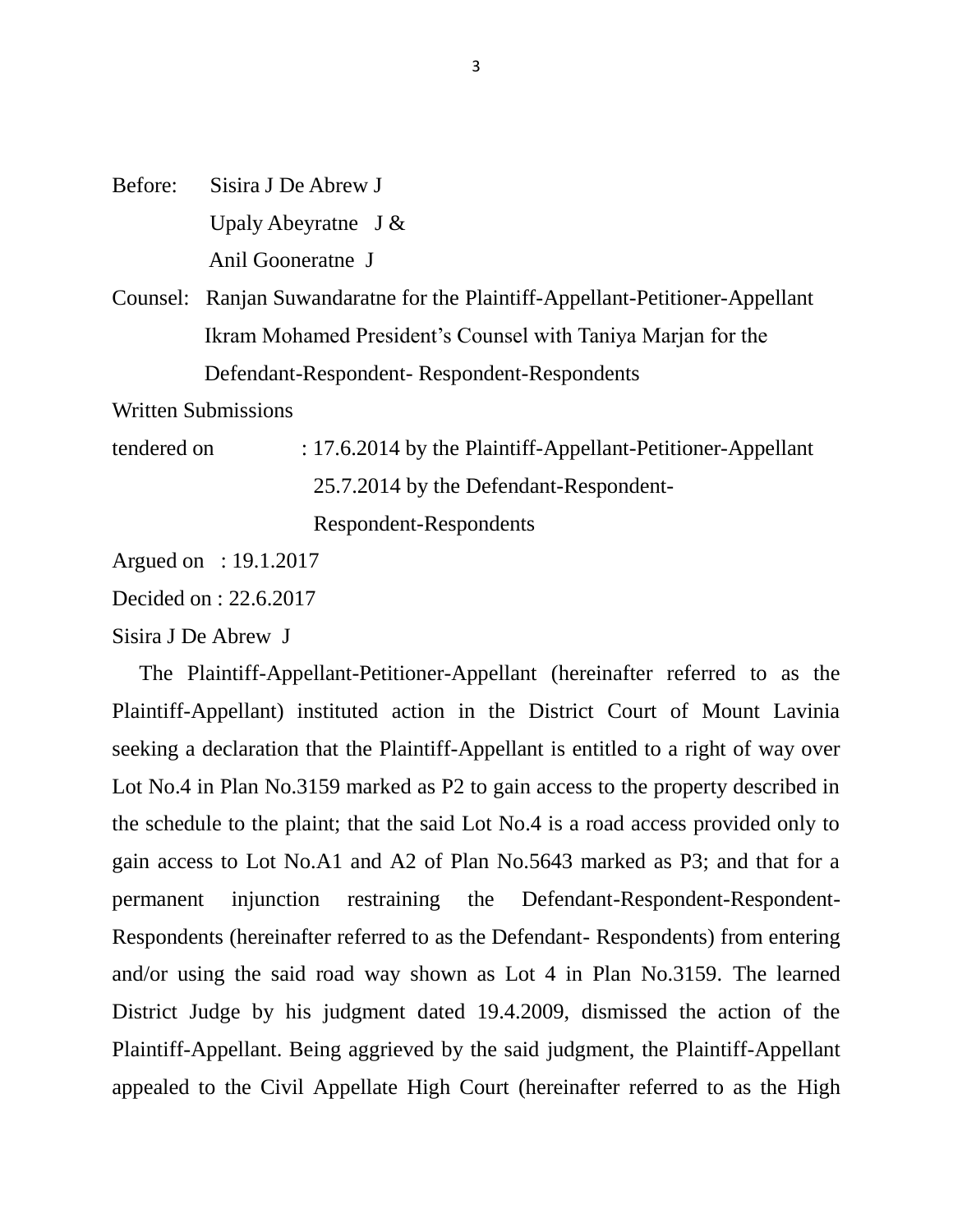Court) and the High Court, by its judgment dated 26.9.2012, affirming the judgment of the learned District Judge, dismissed the appeal. Being aggrieved by the said judgment the Plaintiff-Appellant has appealed to this court. This court by its order dated 3.4.2014, granted leave to appeal on the following question of law.

 "Whether the Plaintiff-Appellant who is entitled to a right of way without the soil right is entitled in law to obstruct the Defendant-Respondents who have no right of way to use the said road from using the same?"

 It is undisputed that the Plaintiff-Appellant is entitled to use the right of way over Lot No.4 in Plan No.3159 (P2) but he has not got any soil right of the said right of way. The important question that must be decided is whether the Plaintiff-Appellant who is only entitled to use the right of way and has not got any soil right of the said right of way can obstruct or has a legal right to obstruct the Defendant-Respondent from using the said right of way. In finding an answer to this question it is important to consider a passage from a book titled "Wille on Principles of South African Law page 224" which states thus:

 *"If a person unlawfully claims a servitude over land or claims greater rights under a servitude than it actually comprises, the owner of the land may bring an action against him, known as actio negatoria, for a declaration that his land is free from the servitude claimed, or free from the excessive burdens as the case may be (Voet 8.5.5). This action can be instituted by none but the owner of the land in question."*

 The Court of Appeal in the case of Sapaarmadu Vs Melder [2004] 3 SLR 148 observed the following facts.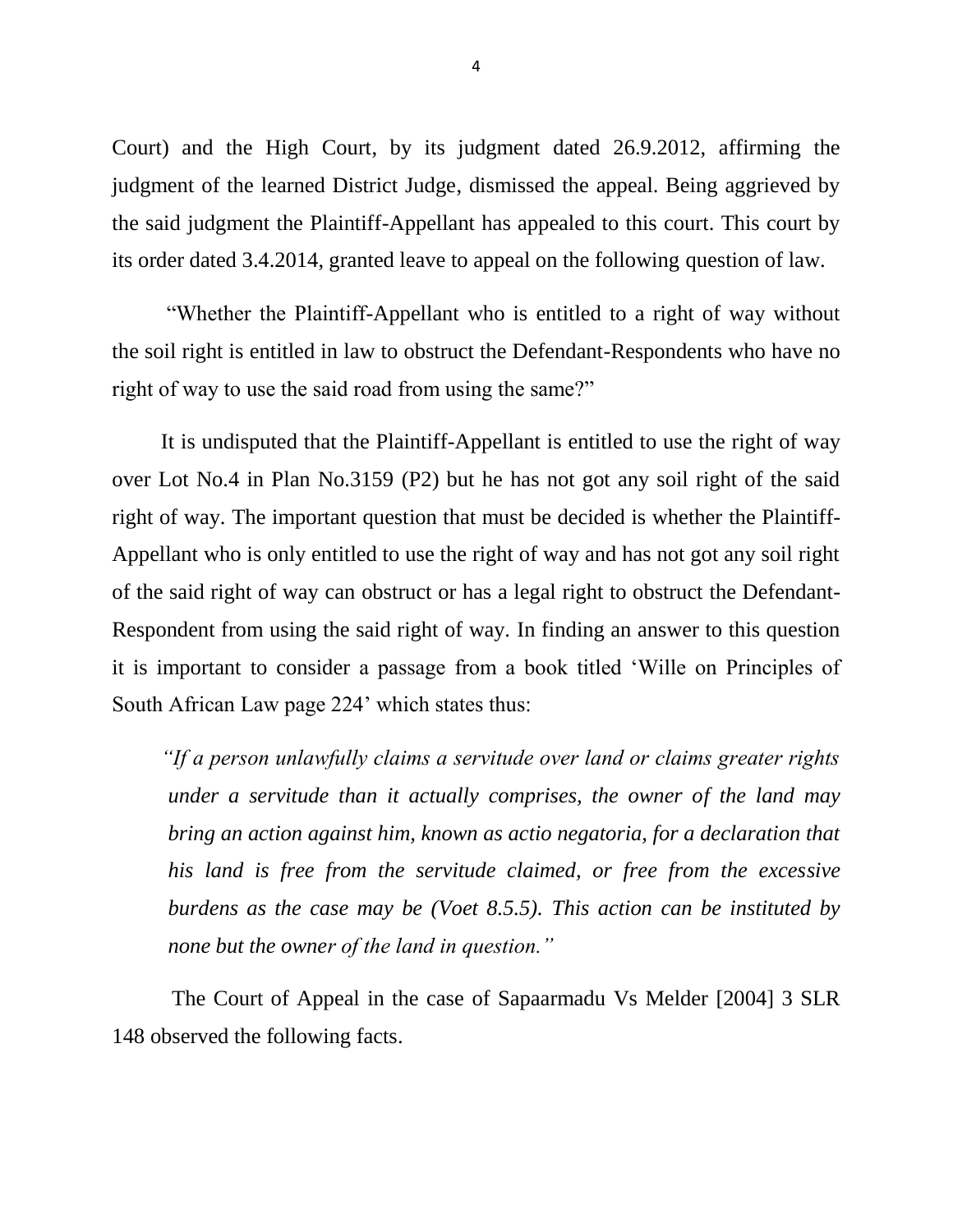*"The plaintiff-respondent instituted action for a declaration that the defendant-appellant is not entitled to use the road reservation. The plaintiff was not the owner of the land over which the road way exists.*

The trial court gave judgment in favour of the plaintiff-respondent."

Court of Appeal held as follows:

*"The plaintiff not being the owner of the land over which the road way exists cannot maintain the action. It is to be noted that the action has been filed on the basis that the defendant-appellant has no right to use the road: we are of the view that such an action can be filed only by a person who himself enjoys only a servitude."* 

The Court of Appeal based the above decision on the basis of the above legal principle enunciated in the book titled "Wille on Principles of South African Law page 224.'

Mr.Suwadaratne submitted that considering the urban development of this country the above judicial decisions should be changed. In my view if urban development is to be recognized the above legal principle enunciated in the book titled "Wille on Principles of South African Law page 224"should be recognized as it prevents users of roadways who are not soil right owners from obstructing the other users of the roadways. When I consider the above matters, I am unable to agree with the contention of Mr.Suwadaratne. In view of the conclusion reached above, I answer the question law stated above in the following language.

 The Plaintiff-Appellant who is entitled to a right of way without the soil right is **not** entitled in law to obstruct the Defendant-Respondents who have no right of way to use the said road, from using the same.